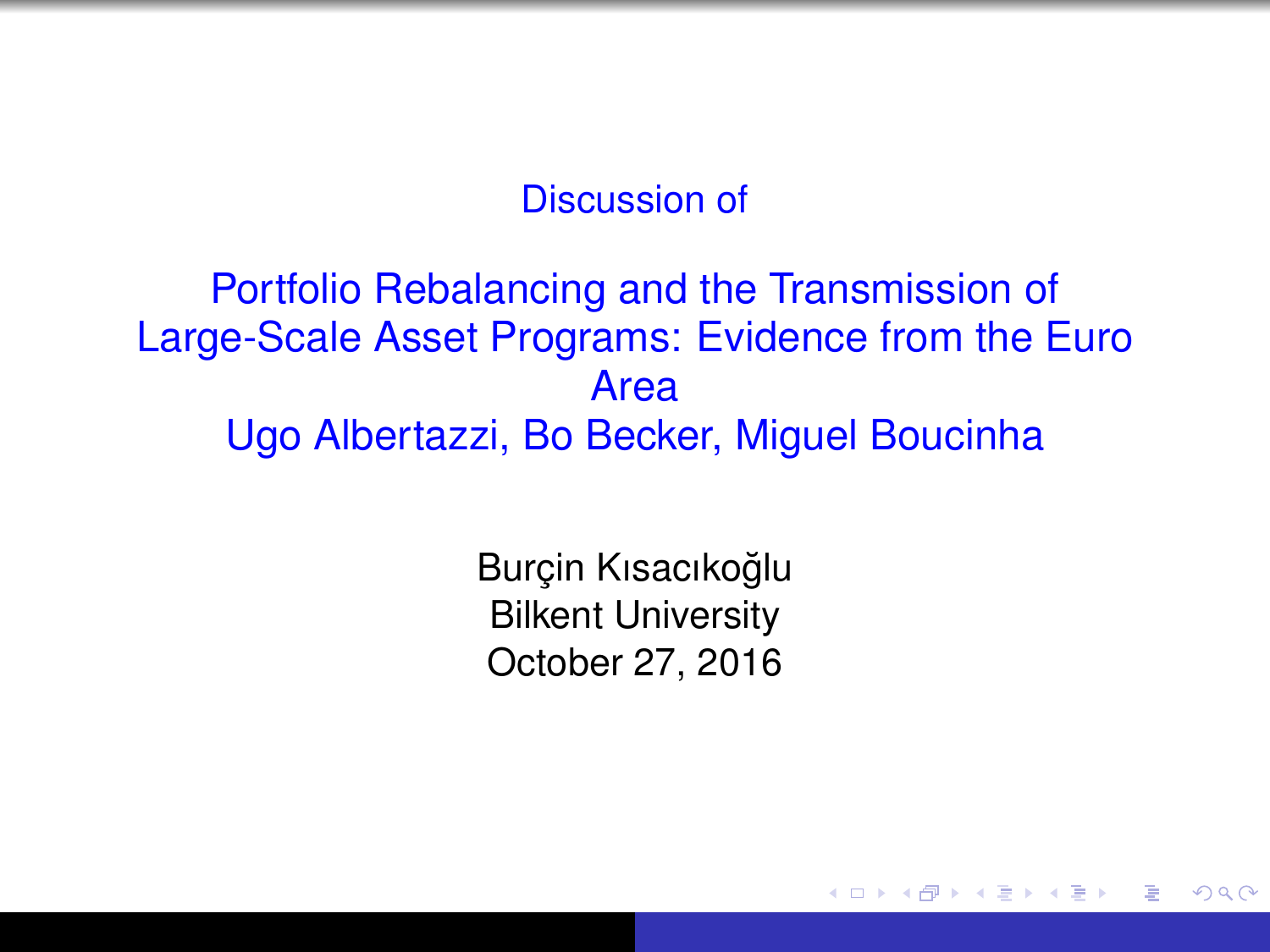• My take of the paper

重  $2990$ 

イロト イ部 トイ磨 トイ磨 ト

- **•** Things I like
- **o** Things I don't like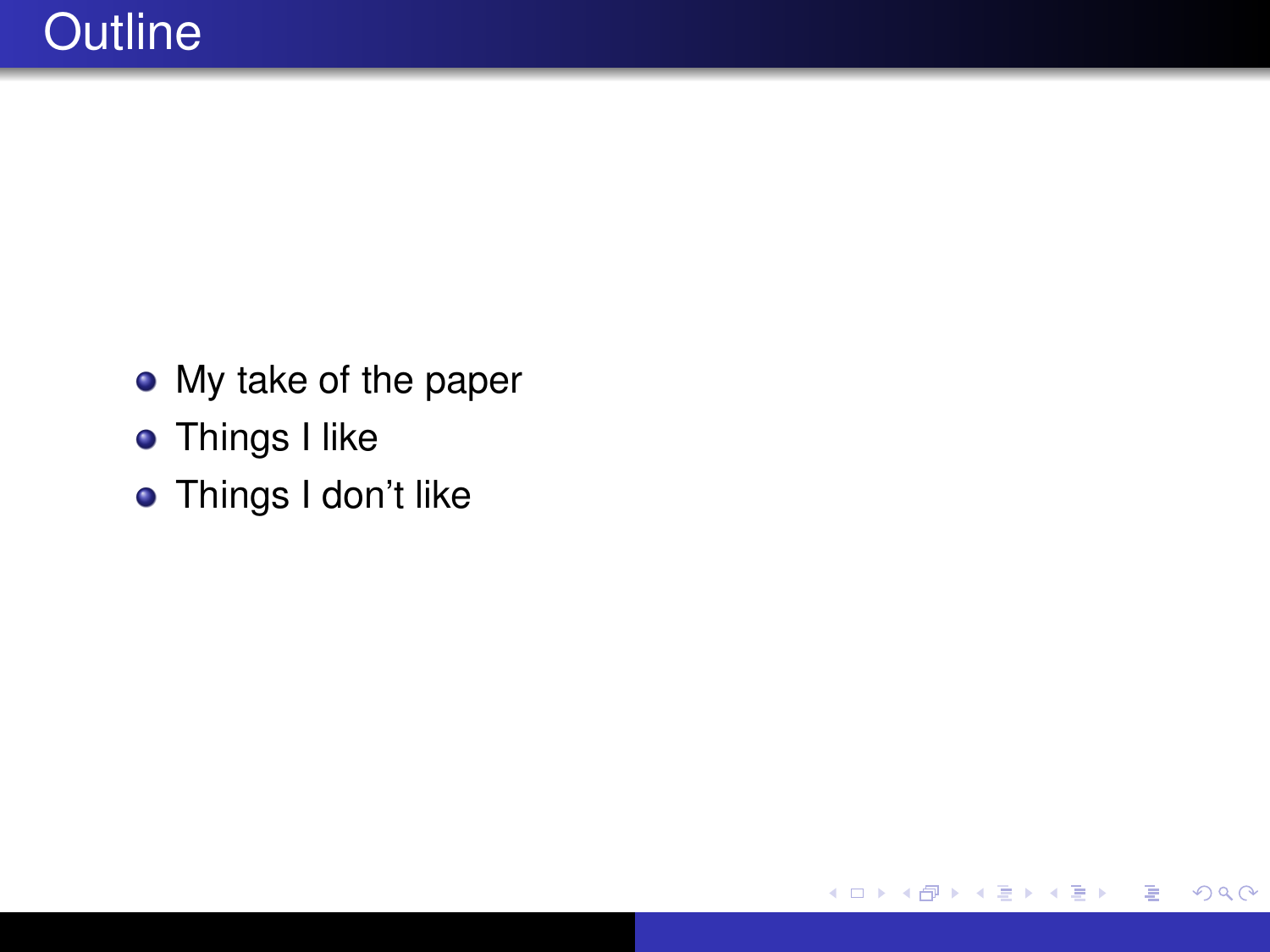- How does the QE(e.g. APP) work?
- Three channels:
	- $\blacktriangleright$  Signaling Channel
	- $\triangleright$  Portfolio Rebalancing Channel
	- $\triangleright$  Scarcity Channel
- Understanding the effects of the QE is important for policy.

**≮ロ ▶ ⊀ 御 ▶ ⊀ 君 ▶ ⊀ 君 ▶** 

つへへ

- $\blacktriangleright$  Through risk premia or expected short rates?
- $\blacktriangleright$  Financial stability risks?
- $\blacktriangleright$  Macro effects?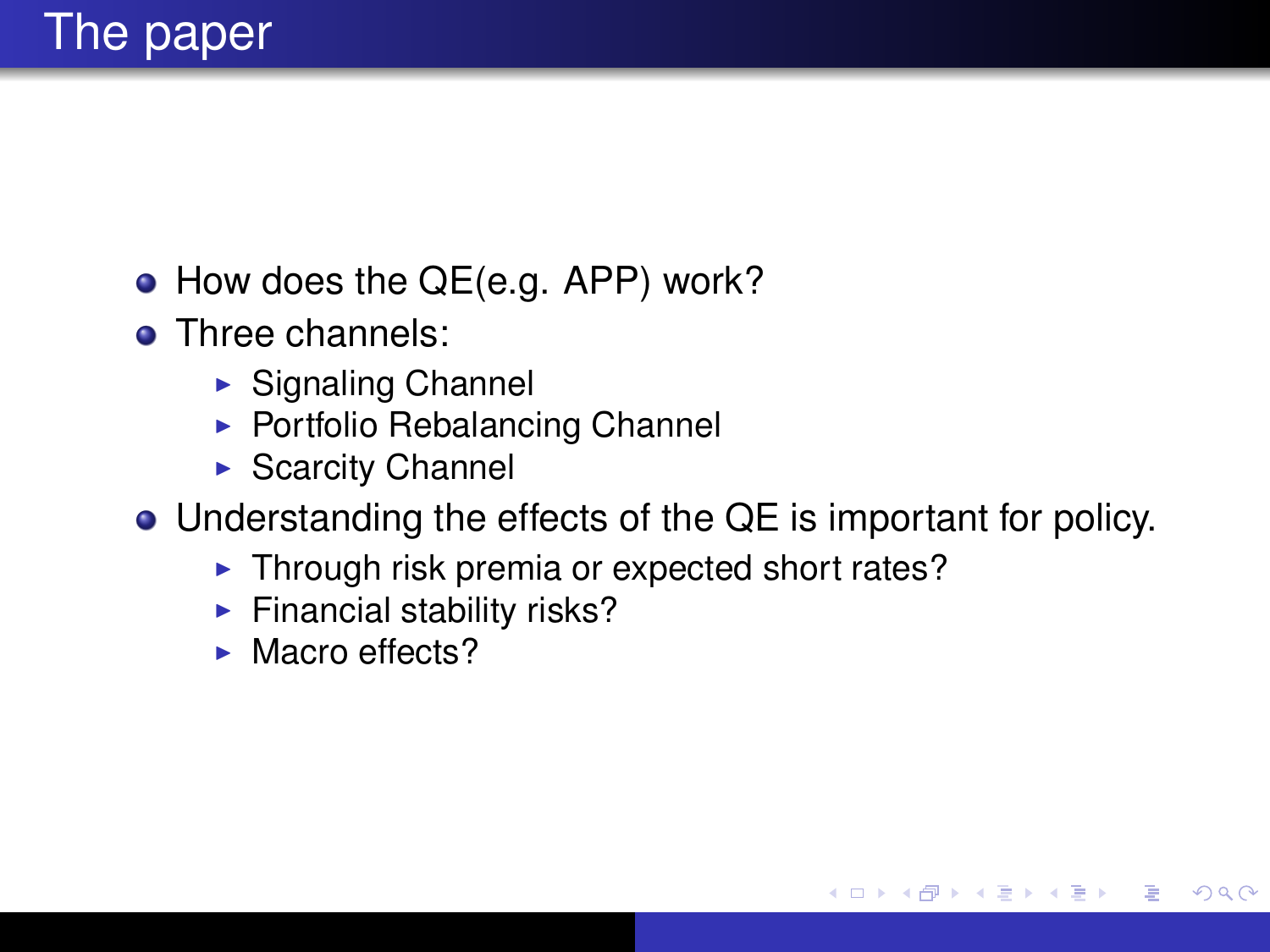- Works through risk premia.
	- $\blacktriangleright$  Long end of the yield curve changes more than the short end.
- This paper:
	- $\triangleright$  Using security-by-security data on financial portfolios look at portfolio balancing and find it.

**K ロ ト K 伊 ト K ヨ ト K** 

重き

 $QQ$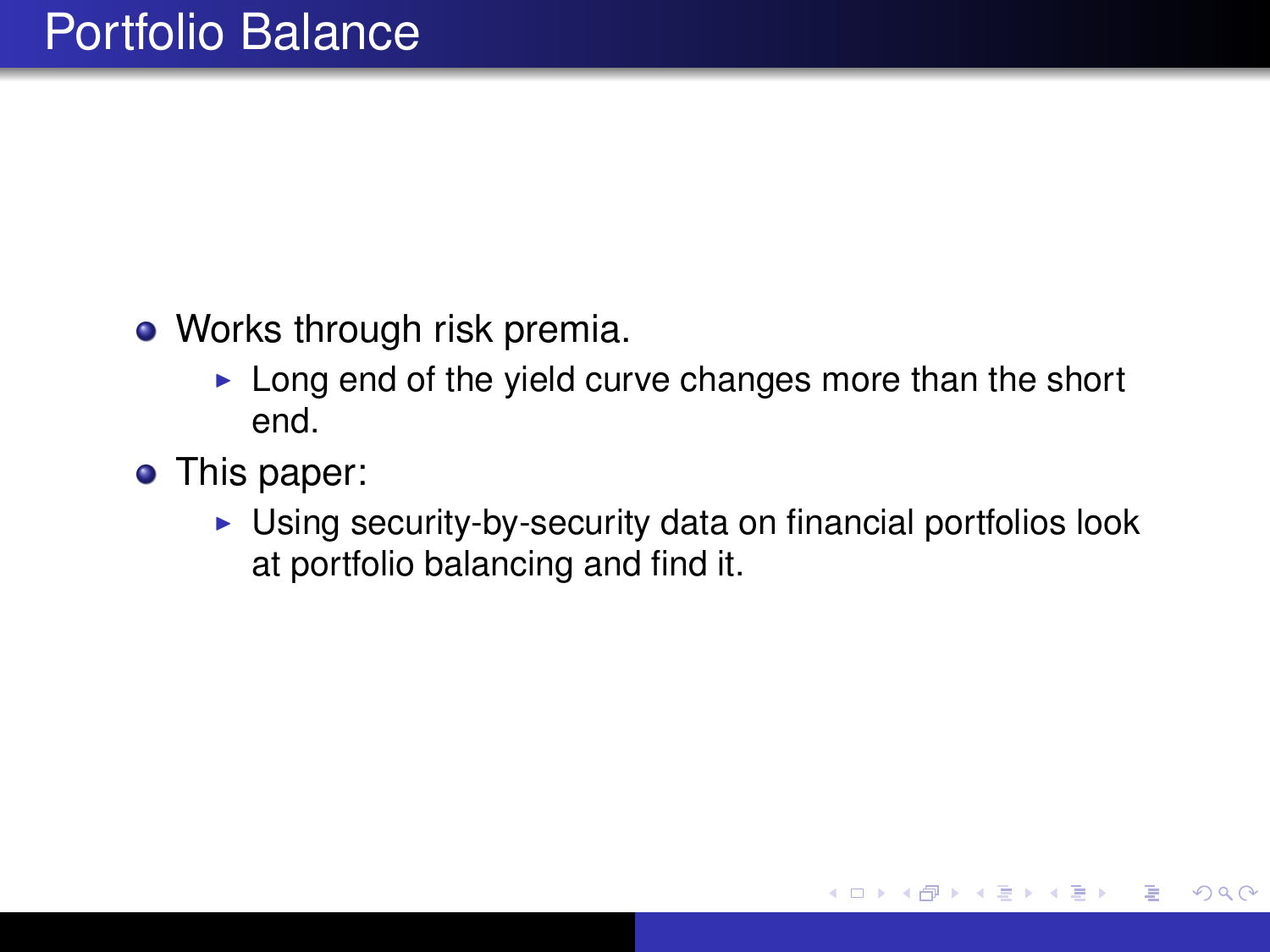# Helping the paper indirectly



K ロ ト K 個 ト K 君 ト K 君 ト (  $\equiv$  $299$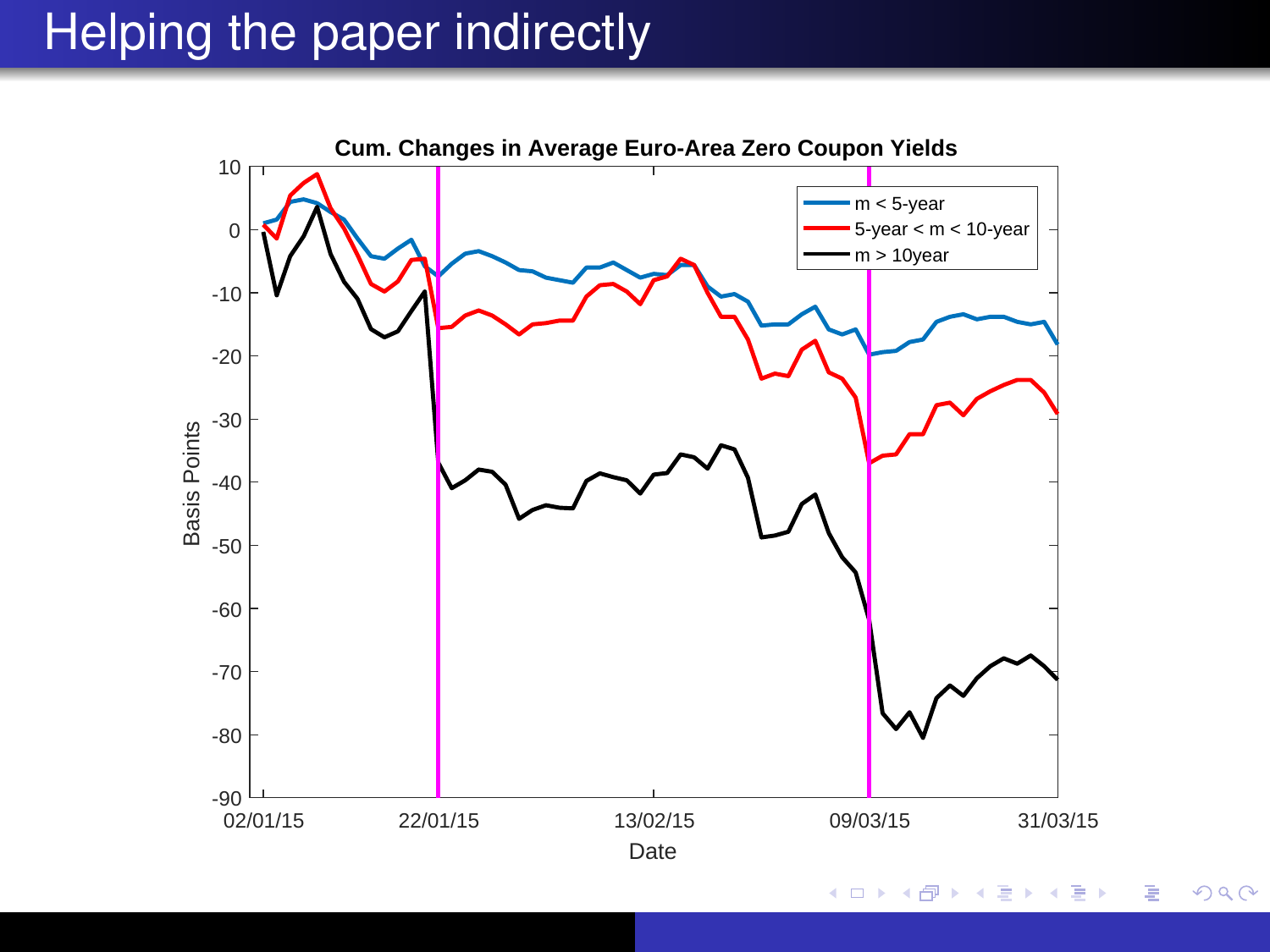| <b>VARIABLES</b>           | (1)<br>average effect | $\left( 2\right)$<br>average effect | (3)<br>maturity    |
|----------------------------|-----------------------|-------------------------------------|--------------------|
|                            |                       |                                     |                    |
| implmentation              | $-14.44***$<br>(0.38) | $-14.43***$<br>(0.38)               | $-3.30*$<br>(0,00) |
| MT bond x announcement     |                       |                                     | $-6.25$<br>(0.54   |
| MT bond x implementation   |                       |                                     | $-8.73$<br>(0.42)  |
| $LT$ bond $x$ announcement |                       |                                     | 0.86               |
| LT bond x implementation   |                       |                                     | -22.82<br>(0.42)   |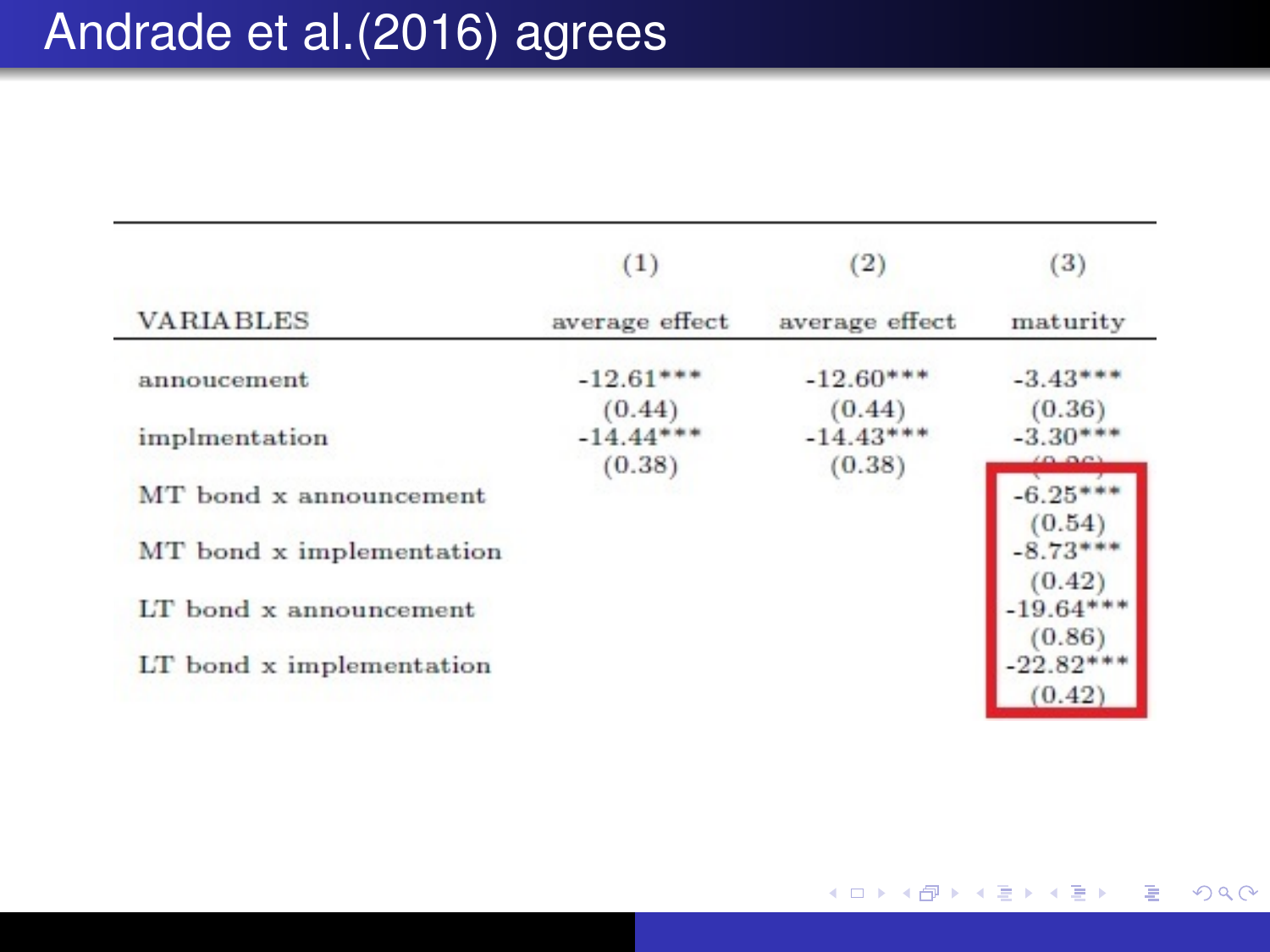- Data for 2014Q1 and 2015Q2 (exploit cross-sectional heterogeneity)
- Run a regression:

$$
h_{i,h,t} = (\beta_0 m_i + \beta'_0 r_{it} + \beta''_0 m_h r_{it}) + (\beta_1 m_h T_t + \beta'_1 T_t r_{it} + \beta''_1 m_h T_t r_{it}) + \gamma T_t + a_{i,t} + b_{h,t} + \varepsilon_{i,h,t}
$$

**K ロ ト K 伊 ト K ヨ ト K** 

 $QQ$ 

 $\beta_{1}^{''}>$  0: More exposed investors rebalance their portfolio. • Works if  $m_h$  is exogenous.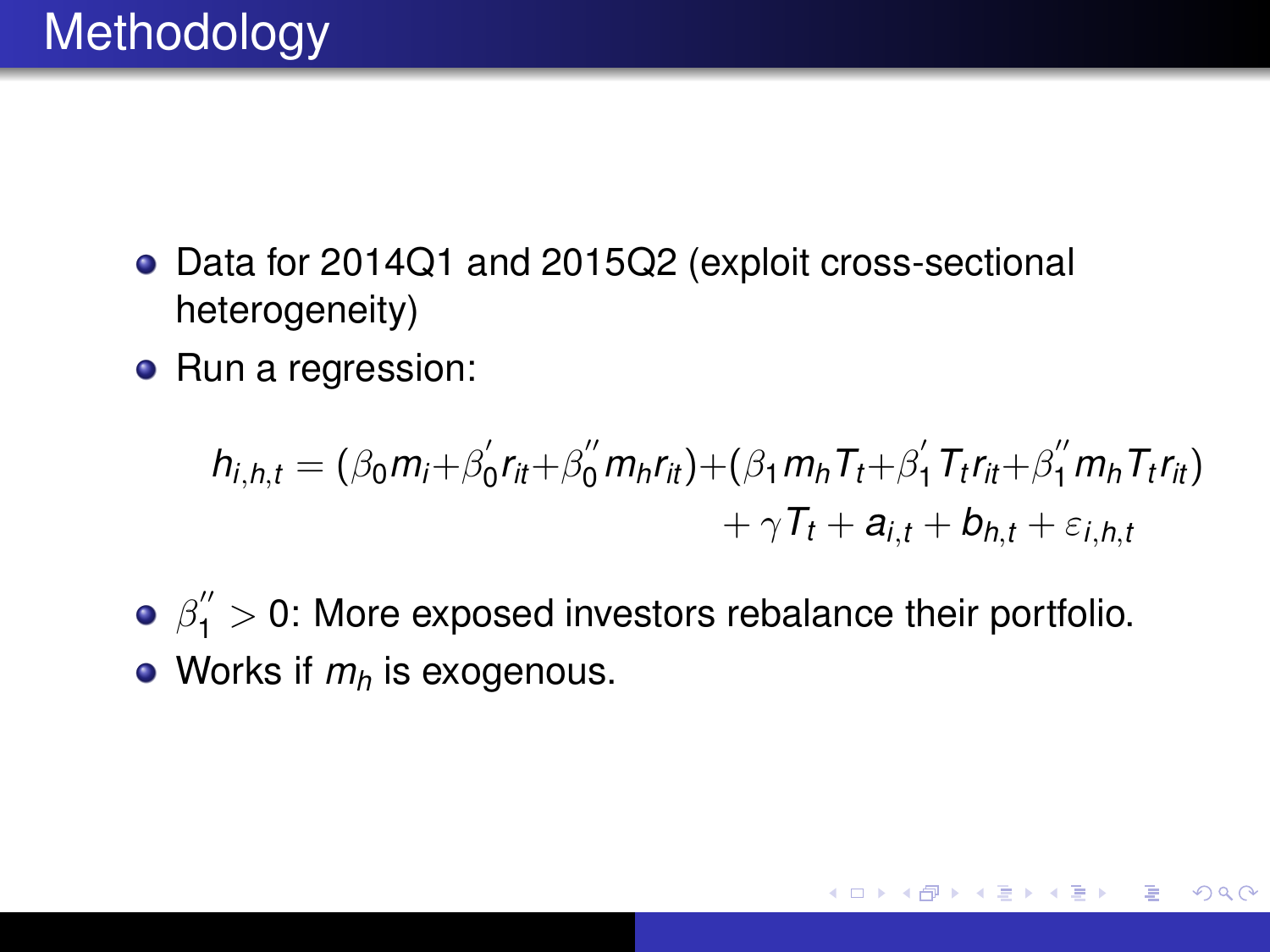- **•** Question
- **•** Focus
- Data
- **•** Clarity

メロメメ 御きメモ メモン

 $E$   $\Omega$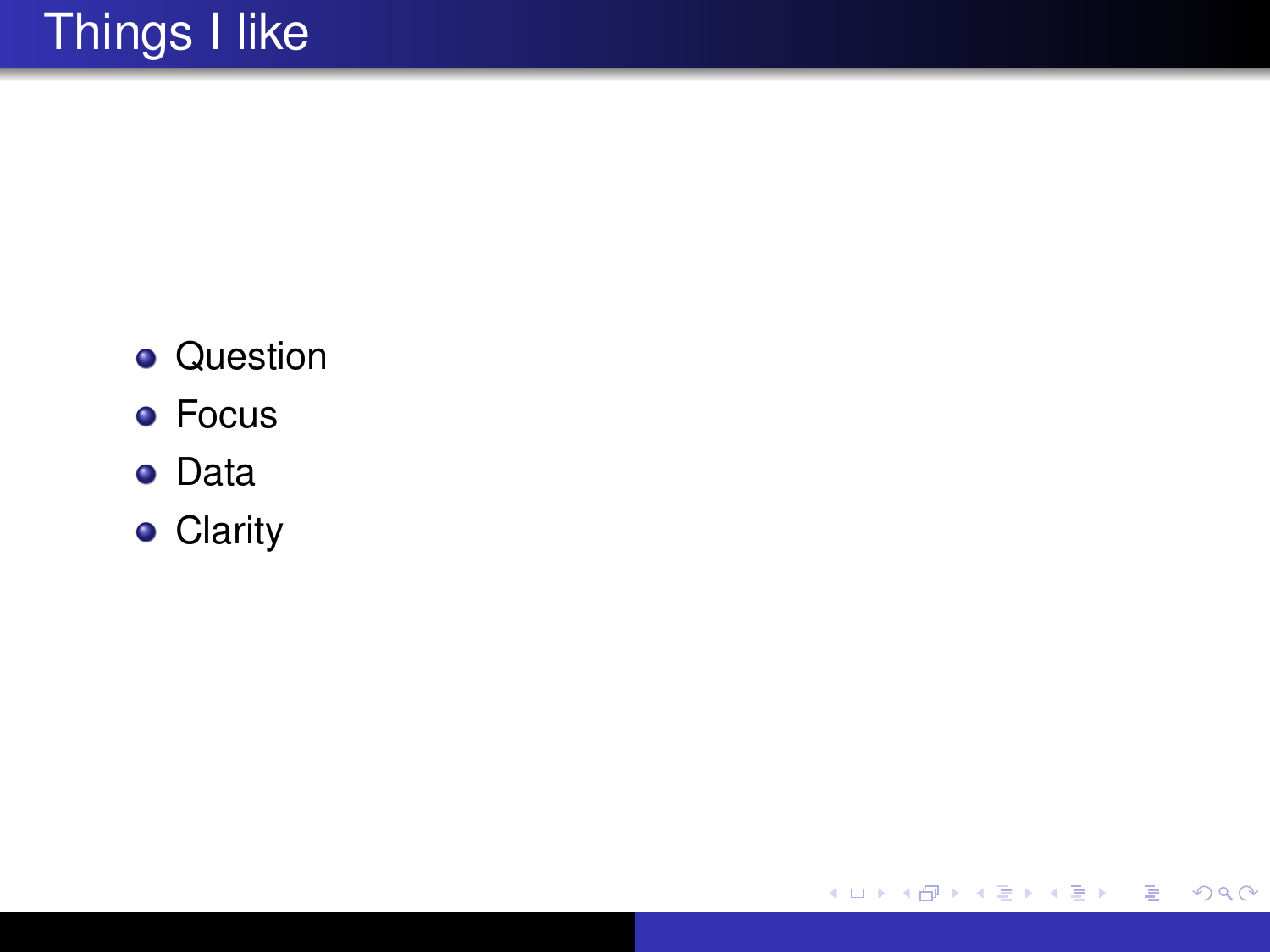- Regression equation:
	- $\blacktriangleright$  Levels and changes

$$
h_{i,h,t} = (\beta_0 m_i + \beta_0' r_{it} + \beta_0'' m_h r_{it}) + (\beta_1 m_h T_t + \beta_1' T_t r_{it} + \beta_1'' m_h T_t r_{it})
$$
  
+  $\gamma T_t + a_{i,t} + b_{h,t} + \varepsilon_{i,h,t}$ 

4日下

**K 何 ▶ K 臣 ▶ K** 

 $299$ 

ă,

重

*h*: log holdings (level) *r*: yield-to-maturity (level) *m*: Exposure (change)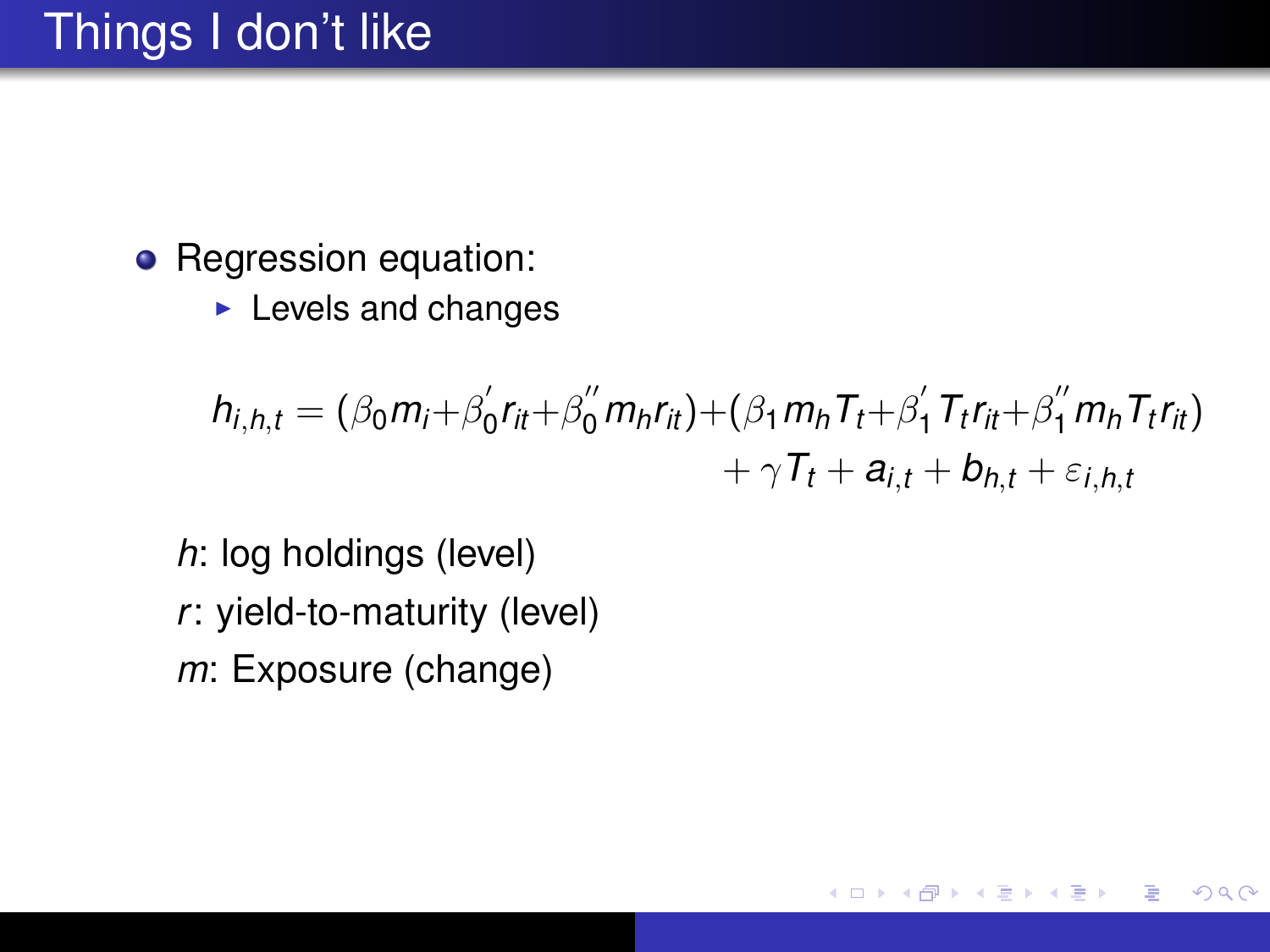- Directly look at changes in the portfolio holdings.
- Endogeneity of *m<sup>h</sup>* :
	- $\blacktriangleright$  There might be something special about the maturities (e.g. bank's balance sheets).

イロト イ部 トイ磨 トイ磨 ト

 $2Q$ 

ECB is buying assets to relieve the banks from the balance sheet pressures.